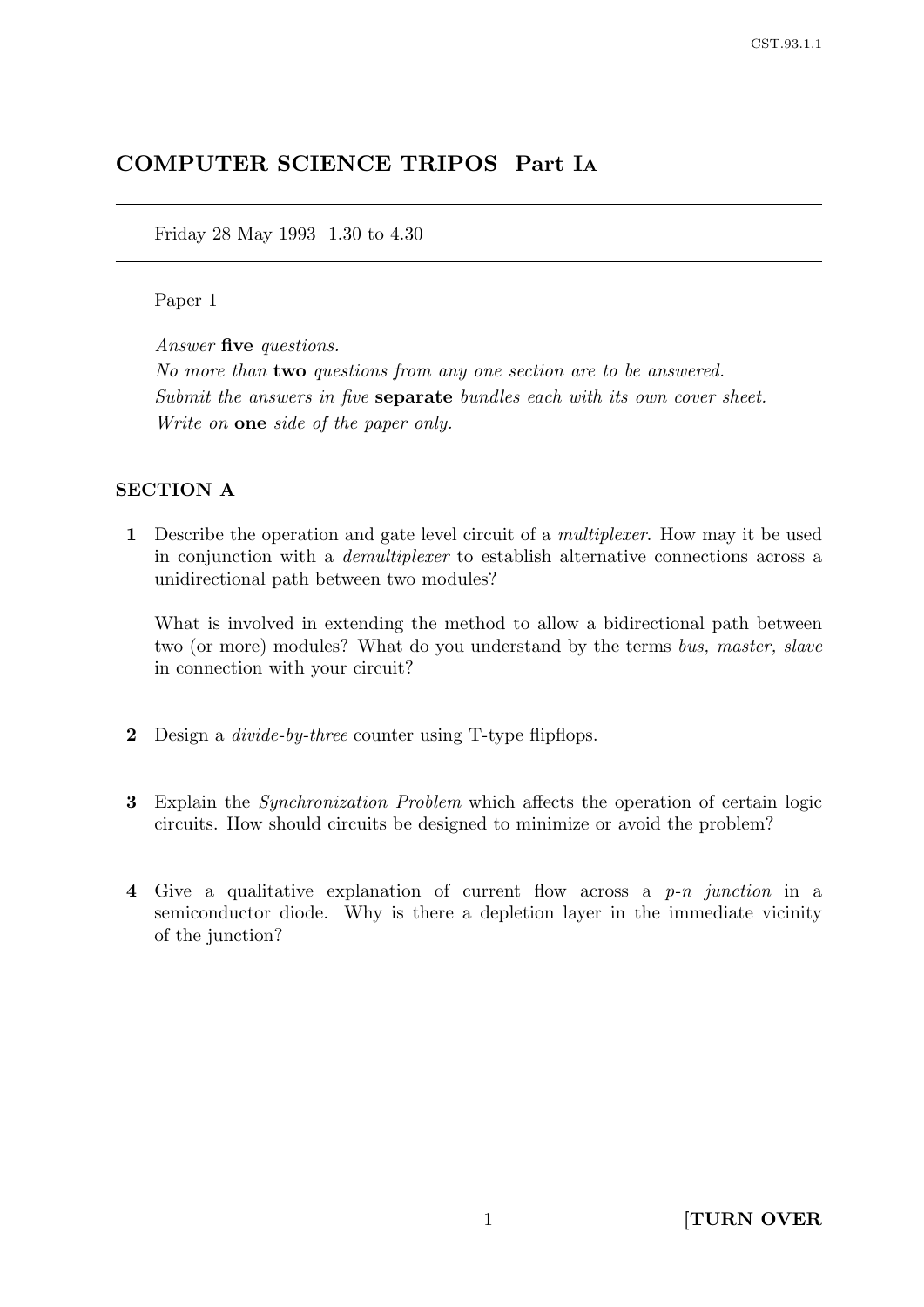#### SECTION B

5 Give an ML definition of the function map3 which has the property that

$$
map3 f[x_1, x_2, \ldots, x_n] = [f 0 x_1 x_2, f x_1 x_2 x_3, \ldots, f x_{n-1} x_n 0]
$$

and deduce the type of map3. The function map3iter is defined as follows:

fun map3iter  $(0:: ) = 0$ | map3iter  $g \times z = 1 + \text{map3}$ iter  $g \text{ (map3 g x)}$ ;

Deduce the type of map3iter and explain in words what the function does. Illustrate your answer by considering the call

map3iter g [1, 1, 1, 1, 1, 1];

in an environment in which  $g$  is defined as follows:

fun g 0 1  $=$  = 2  $\log 11 = 1$  $\log 2 1 = 2$  $\log 20 = 0$  $|$  g - n - = n;

6 The structure of a binary tree containing integers at some of its leaves is given by the ML datatype T defined as follows:

datatype  $T = X | N$  of int  $| D$  of  $T*T;$ 

Define a function filter of type (int  $\rightarrow$  bool)  $\rightarrow$  (T  $\rightarrow$  T) with the property that the call filter p t will yield a simplified copy of t by repeated application of tree rewrite rules:

 $D(X, a) \rightarrow a$   $D(a, X) \rightarrow a$ 

on the tree obtained from  $t$  by replacing all leaf nodes of the form  $N \times$  for which p k yields true by x. Thus, for example:

filter (fn  $n \Rightarrow n=0$ )

should yield a function that converts  $D(D(NO, NO), D(D( N2, NO), N3))$  to D(N2,N3).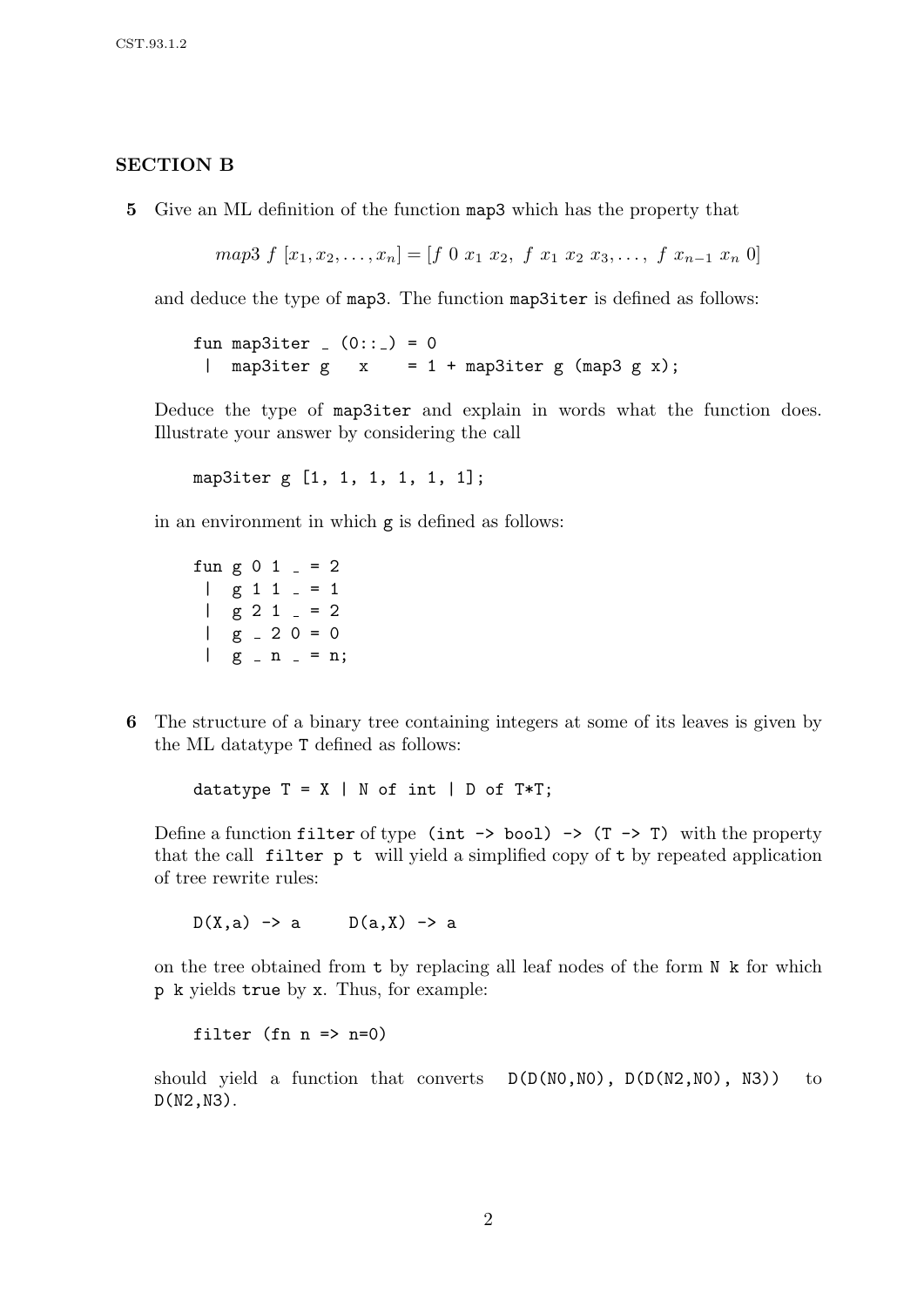7 State carefully what it means to say that a function has time complexity  $O(f(n))$ , and give ML definitions for some example int  $\rightarrow$ int functions which have time complexities  $O(\log n)$ ,  $O(n)$ ,  $O(n^2)$ ,  $O(n^3)$ . In what circumstances can a function have time complexity  $O(1)$ ?

Estimate the time complexities of the functions f1, f2 and f3 defined below:

fun  $f1$  0 = 1 | f1 n =  $1 + f1(n-1)$ ; fun  $f2 \ 0 = 1$ | f2 n =  $f2(n-1) + f1$  n; fun  $f3 \quad 0 = 1$ | f3 n = f3(n div 7) + f3(5\*n div 7) + f1 n;

8 The structure of a binary tree with integers at the leaves is represented by the following ML datatype:

datatype  $T = n$  of int | d of  $T*T;$ 

Define a function flatten which when given an argument t of type T will yield the list of integers obtained by a left to right walk over t. For example,

flatten  $(d(d(n1, n2), n3)) = [1, 2, 3].$ 

Define a function splits which, when given a list of length  $n > 0$ , will yield the list of 2-tuples representing the  $n-1$  ways of splitting the given list into two non-empty sublists. For example,

splits  $[1,2,3] = [([1], [2,3]), ([1,2], [3])].$ 

Hence or otherwise define a function alltrees which, when given a list of length  $n > 0$ , will form a list of all the trees of type T that will flatten to the given list. For example,

```
alltrees [1,2,3] = [d(n1, d(n2, n3)), d(d(n1, n2), n3)].
```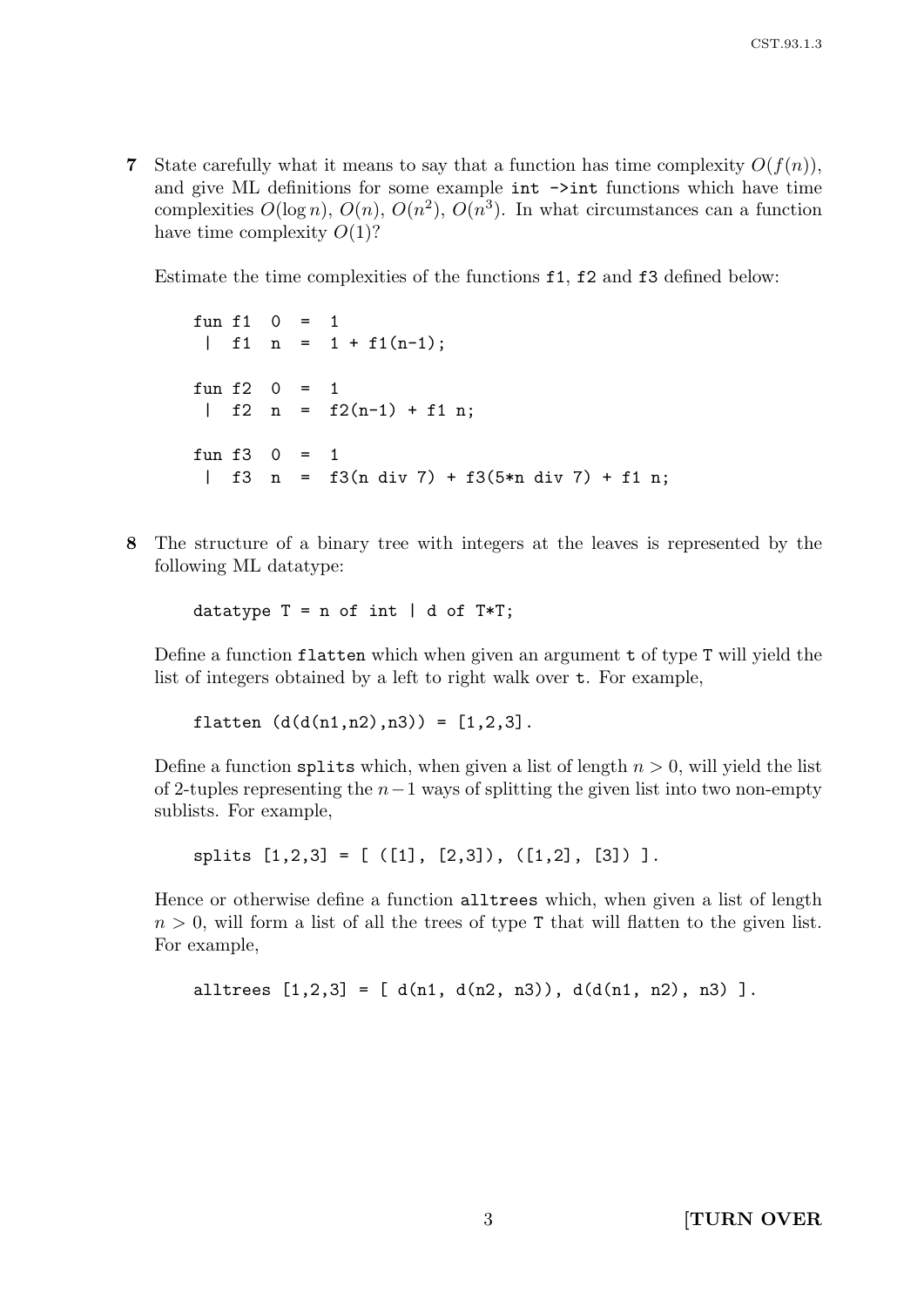## SECTION C

9 A suite of Modula-3 procedures is being developed to handle arbitrarily large nonnegative integers.

A test program for handling such numbers includes the following TYPE declaration:

TYPE  $Digit = [0..9];$ RefBigNo = REF BigNo; BigNo = RECORD dig:Digit:=0; rest: RefBigNo:= NIL END;

A variable of type RefBigNo is a reference to an arbitrarily large number, represented as a sequence of base-10 digits stored in reverse order. The chosen data structure is a record which consists of the last digit of the number and a reference to the remaining digits.

Write a procedure Add which will add two of these large numbers and a procedure Print which will convert one such number to type TEXT. The following signatures might be appropriate for the two procedures:

```
PROCEDURE Add(a, b: RefBigNo; carry:=0): RefBigNo =
```
and

PROCEDURE Print(N:RefBigNo; first:= TRUE): TEXT =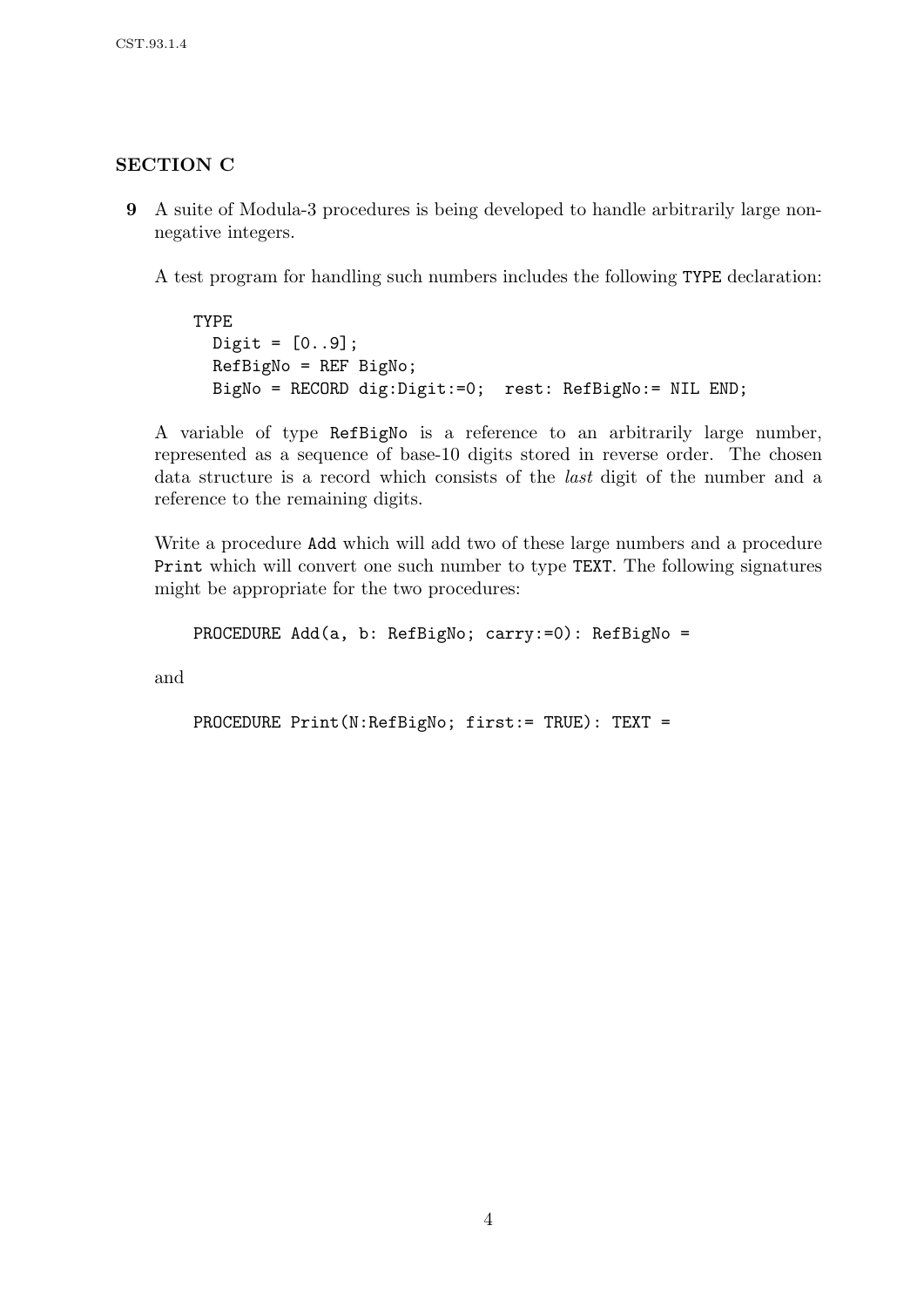10 Distinguish between TRY-EXCEPT and TRY-FINALLY and provide program fragments to illustrate uses of these Modula-3 clauses.

A Modula-3 program includes the following declarations:

```
TYPE
  ArrCard = ARRAY OF CARDINAL;
  RefArrCard = REF ArrCard;
EXCEPTION
  TooMuch;
PROCEDURE Read(VAR a: RefArrCard) : CARDINAL =
     .
     .
  END Read;
VAR
  buffer:= NEW(RefArrCard, 10);
  count:= Read(buffer);
```
The data for the program are arranged in lines with strictly one CARDINAL value on each line so that a loop incorporating Scan.Int(Rd.GetLine(Stdio.stdin)) will input successive values.

As indicated, the variable buffer initially refers to an array of 10 CARDINALs and this is handed to the procedure Read whose task is to read values from the data and assign them to successive elements of the array.

Should there be more values in the data than can be accommodated in the array, the procedure Read will raise the TooMuch exception. The exception handler will create a new array which is larger by 20%, transfer values from the full array to the new one, and then continue reading from the data. This enlargement process will be repeated as necessary until all the data have been read. It may be assumed that there is unlimited memory.

When the reading is complete, buffer will refer to the most recently created array and the procedure read will return, for assignment to the variable count, the number of values that have been read from the data.

Complete the procedure Read.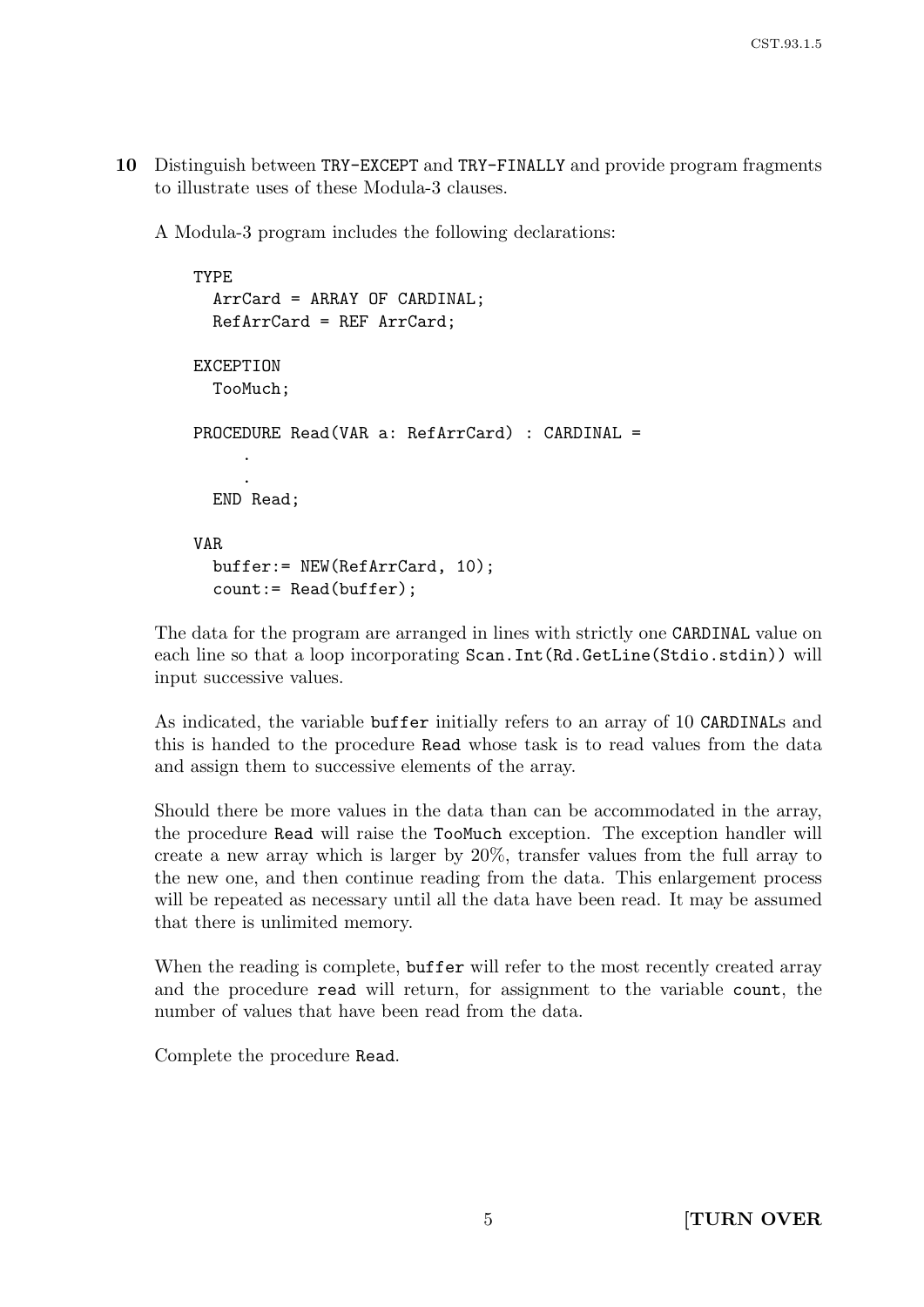11 What is a hierarchical file structure? Discuss the good and bad points about such a file structure.

Give an example of the use of a hierarchical file structure in a UNIX system by presenting a diagram, and use your example to describe the following terms:

- (a) home directory;
- (b) current directory;
- (c) full pathname;
- (d) relative pathname.

Imagine that you have created a UNIX file structure in which your leaf nodes are very deep. How can you arrange to get to specific leaf nodes quickly?